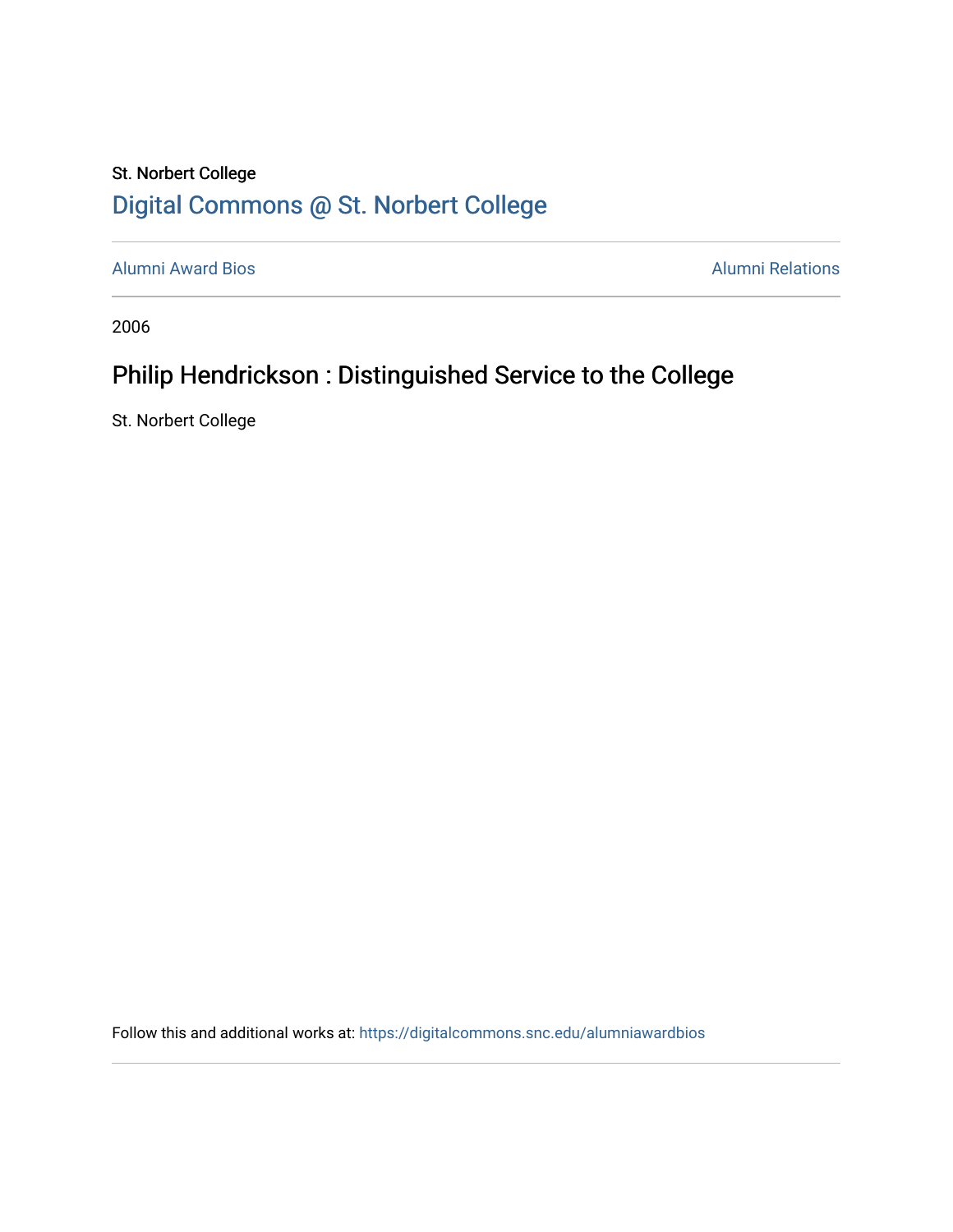

[Alumni](https://www.snc.edu/alumni/) [Alumni Awards](https://www.snc.edu/alumni/awards/) 2006 Distinguished Service to the College A

## [Alumni](https://www.snc.edu/alumni/index.html)

[Events & Reunions](https://www.snc.edu/alumni/event/index.html) [Behind the Arch](https://www.snc.edu/alumni/event/behindthearch/) [Benefits and Services](https://www.snc.edu/alumni/benefits.html) [Get Involved](https://www.snc.edu/alumni/getinvolved.html) [Give to SNC](http://giving.snc.edu/) [Alumni Awards](https://www.snc.edu/alumni/awards/index.html) [Past Recipients](https://www.snc.edu/alumni/awards/recipients.html) [Knight Lights](https://www.snc.edu/alumni/knightlights/index.html) [Alumni-Owned](https://www.snc.edu/alumni/directory/index.html) [Businesses Network](https://www.snc.edu/alumni/directory/index.html) [Alumni Board](https://www.snc.edu/alumni/alumniboard.html) [Student Alumni](https://www.snc.edu/alumni/saa.html) [Ambassadors](https://www.snc.edu/alumni/saa.html) [Staff](https://www.snc.edu/alumni/contactus.html)

## 2006 Distinguished Service to the College Philip Hendrickson

Although Phil Hendrickson is being honored for his service to St. Norbert College, he could just as easily be recognized for his many years of selfless service to the business world, to the greater community and to higher education in general.

Shortly after graduating from the University of Wisconsin with a B.A. in accounting, Phil devoted 56 months to active duty in the U.S. Navy during World War II. Upon his return, he earned an MBA from Harvard University. For 35 years, until he retired in 1985, Phil was associated with Green Bay's Krueger Metal Products (now KI). During this time, he held several vital positions, including president, CEO and chairman of the board. Among his many contributions to the business world, Phil was a director of the National Association of Manufacturers; chairman of the board of Wisconsin Manufacturers and Commerce; a director of Associated Bank, Nicolet National Bank, the Wisconsin Taxpayers Alliance, Bellin Hospital, Shopko, Midwest Specialty Products and UltraCare Products; and, in 1977, he was a member of Governor Patrick Lucey's trade mission to China.

For these many contributions, Phil received the Green Bay Rotary Club's Free Business Enterprise Award, the Wisconsin Distinguished Business Alumnus Award from UW-Madison, the UW-Green Bay Chancellor's Award and, in 1996, an honorary Doctor of Laws degree from St. Norbert College.

Throughout their lives, Phil and his wife, Betsy, have been particularly sensitive to the needs of their community, and have been extraordinarily generous with their time and resources. Phil's involvement in and on behalf of his community is varied, including being a director of the Green Bay Packers, director emeritus of Bellin Hospital Foundation, director of Encompass Child Care Foundation, advisory board member for Green Bay's YMCA, past president and board member of the American Cancer Society in Green Bay, past director of the State Nature Conservancy Board, and past chairman of First United Methodist Church's board of trustees in Green Bay.

Service to others epitomizes Phil's entire life, but nowhere is this more remarkable than in his commitment to the education of people at all levels. A trustee emeritus of Bellin College, Phil has also served as a trustee and past chairman of St. Norbert College's Board of Trustees. In addition, he is past president and director of the Wisconsin Board of Vocational, Technical and Adult Education, past regent of the University of Wisconsin board of regents, past director of the